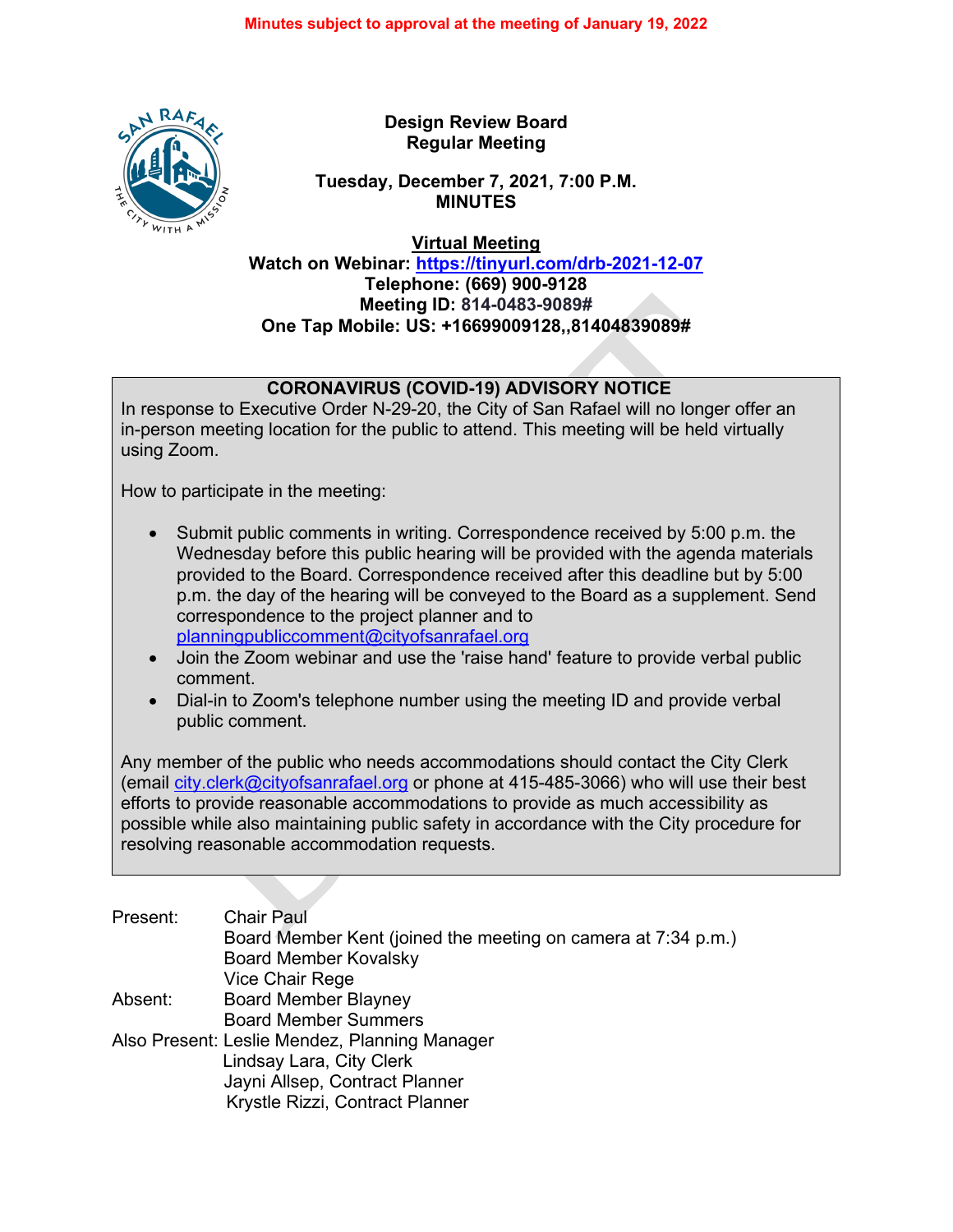## **CALL TO ORDER**

Chair Paul called the meeting to order at 7:02 p.m. He announced that public comment would be received tonight by email only. He then invited Planning Manager Leslie Mendez to call the roll. All board members were present, except for Members Blayney, Kent and Summers.

### **PUBLIC NOTIFICATION OF MEETING PROCEDURES**

Chair Paul invited Planning Manager Leslie Mendez who informed the community that members of the public would provide public comment by email only tonight. The Planning Manager would then read these comments aloud into the record during the public comment portion of each item.

Chair Paul reviewed the procedures for the meeting.

### **EMAIL COMMUNICATIONS FROM THE PUBLIC**

• Victoria DeWitt addressed the Board regarding the November 16, 2021 Minutes on the Consent Calendar tonight.

### **CONSENT CALENDAR**

Chair Paul invited public comment on the Consent Calendar. Except for the comment noted above by Victoria DeWitt, there was no further comment on the Consent Calendar.

Member Kovalsky moved and Member Rege seconded to approve the Minutes as submitted*.* 

## **1. Approval of the Design Review Board Meeting Minutes of November 16, 2021** *Approved minutes as submitted*

AYES: Members: Kovalsky, Rege & Chair Paul NOES: Members: None ABSENT: Members: Blayney, Kent & Summers ABSTAIN: Members: None

Motion carried 3-0

## **ACTION CALENDAR**

**2. 326 and 308 Mission Avenue (Aldersly Retirement Community)** - Request for Environmental and Design Review for a phased redevelopment of the Aldersly Retirement Community, including demolition and renovation of existing buildings and construction of new buildings; APN: 014-054-31 and -32; Planned Development (PD-1775) Zoning District; Peter Schakow, Owner; Peter Lin, Greenbriar Development, Applicant; File No(s).: ED 20-051, ZC20-001 and UP20-022. **Project Planner:** Jayni Allsep, Contract Planner [jayni@allsep-planning.com](mailto:jayni@allsep-planning.com)

Leslie Mendez, Planning Manager introduced Jayni Allsep, Contract Planner who presented the Staff Report.

Applicant Team gave a presentation.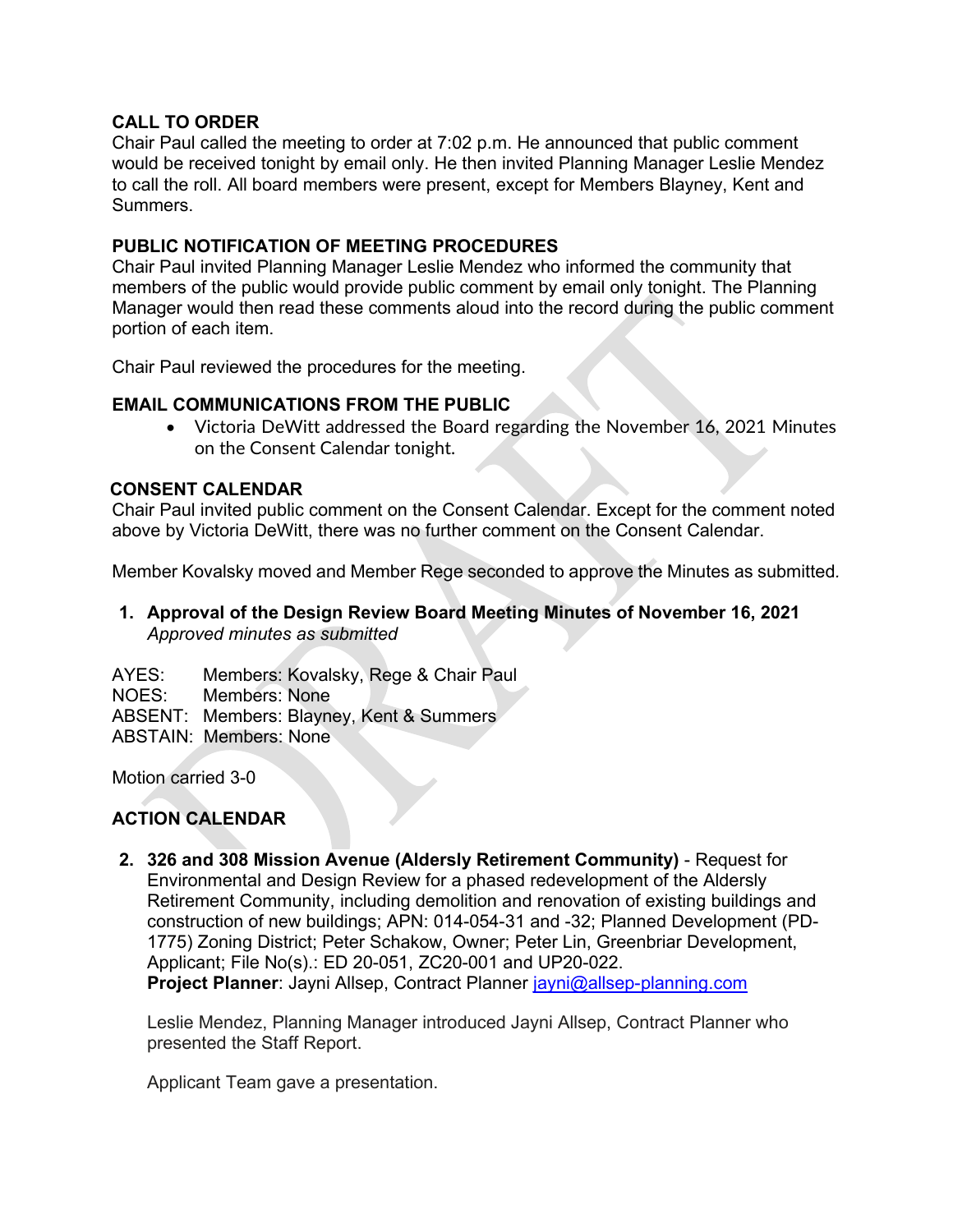Chair Paul announced that Member Kent joined the meeting at 7:34 p.m.

Applicant Team responded to questions from the Members.

Chair Paul asked the Planning Manager to read public comments that she received via email.

### **Comments via email:** Derek and Tymber Cavasian

Staff responded to questions from the Members.

Members provided comments.

Member Rege moved and Member Kovalsky seconded to approve the project as presented with the update to eliminate the gable roof portion, but keep the other elements.

AYES: Members: Kent, Kovalsky, Rege & Chair Paul NOES: Members: None ABSENT: Members: Blayney & Summers ABSTAIN: Members: None

Motion carried 4-0

**3. 88 Vivian Street (70-unit Residential Development)** – ED21-042; UP21-017; TS21- 004; for demolition of the existing Country Club Bowl and construction of 70 for-sale residential units including six available to low income households, in 14 separate buildings.; APN: 008-092-02; Neighborhood Commercial (NC) Zone; Matt Ashton of Ashton 3, LLC Applicant; Charlie Kinstler, Owner; Canal Neighborhood. **Project Planner:** Krystle Rizzi, Contract Planner [Krystle.Rizzi@cityofsanrafael.org](mailto:Krystle.Rizzi@cityofsanrafael.org)

Krystle Rizzi, Contract Planner presented the Staff Report.

Staff responded to questions from the Members.

Applicant Team gave a presentation.

Applicant Team and Staff responded to questions from the Members.

Chair Paul asked the Planning Manager to read public comments that she received via email.

**Comments via email:** Kiki La Porta, Sustainable San Rafael, Jeri Di Pietro

Members provided comments.

Applicant Team provided comments.

Members provided comments.